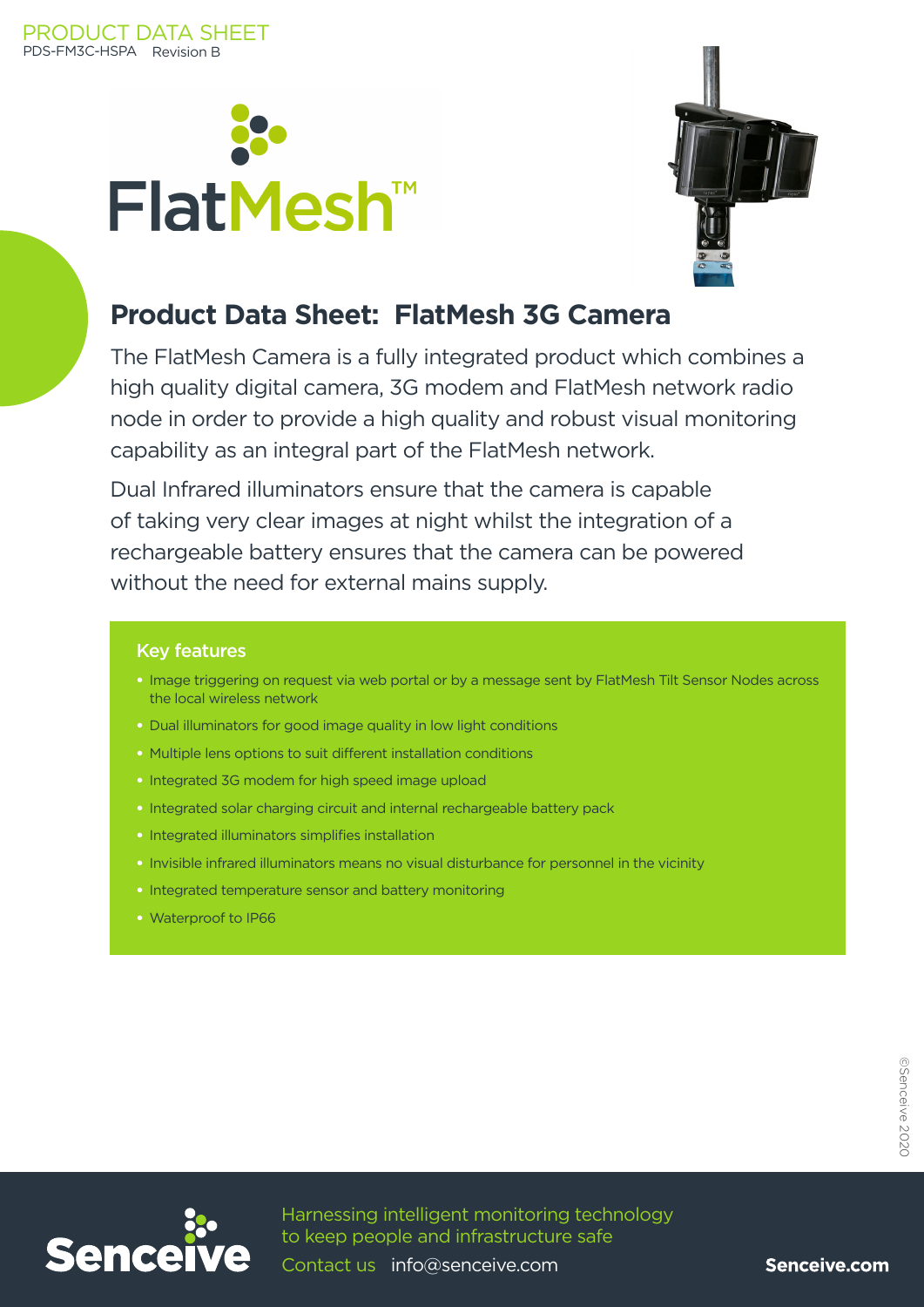# **FlatMesh 3G Camera**



### Physical Specifications

| <b>Parameter</b>                        | Value                                                                                                                         |
|-----------------------------------------|-------------------------------------------------------------------------------------------------------------------------------|
| Dimensions excluding pole bracket       | 336 x 174 x 302 mm                                                                                                            |
| Dimensions including pole bracket       | 356 x 305 x 302 mm                                                                                                            |
| <b>Total Mass</b>                       | 5.6 kg $\left($ approx. $\right)$                                                                                             |
| <b>Housing Material</b>                 | Extruded aluminium with plastic end caps                                                                                      |
| <b>International Protection Marking</b> | IP <sub>66</sub>                                                                                                              |
| <b>Mounting Options</b>                 | Wall mounting bracket included with one-screw<br>rotation and tilt adjustment<br>Pole mounting bracket adaptor also available |
| Operating Temperature Range             | $-20^{\circ}$ C to $+60^{\circ}$ C                                                                                            |

#### Internal Battery

| <b>Parameter</b>           | Value                                                                                    |
|----------------------------|------------------------------------------------------------------------------------------|
| <b>Battery Type</b>        | Lithium Iron Phosphate, rechargeable                                                     |
| Nominal Voltage            | 12.8 V                                                                                   |
| <b>Nominal Capacity</b>    | 7500 mAh                                                                                 |
| Charging Temperature Range | $0^{\circ}$ C to 45 $^{\circ}$ C                                                         |
| Charging Temperature Range | 10 days when taking up to 6 photos per day<br>Consult with Senceive for your application |

### FlatMesh Radio Specifications

| Parameter                                     | Value                                                                                                        |
|-----------------------------------------------|--------------------------------------------------------------------------------------------------------------|
| Communication Type                            | Proprietary FlatMesh v3 Mesh Networking Protocols<br>IEEE 802.15.4 compliant                                 |
| Frequency Band                                | 2400 - 2485 MHz ISM Band                                                                                     |
| Maximum Transmit Power including Antenna Gain | $+9.1$ dBm (EN 300 328 v1.8.1)                                                                               |
| Range                                         | Up to 300 m depending on the environment<br>and fitted antenna<br>Consult with Senceive for your application |
| <b>RF Module</b>                              | Senceive FM3Node                                                                                             |





Harnessing intelligent monitoring technology to keep people and infrastructure safe

Contact us info@senceive.com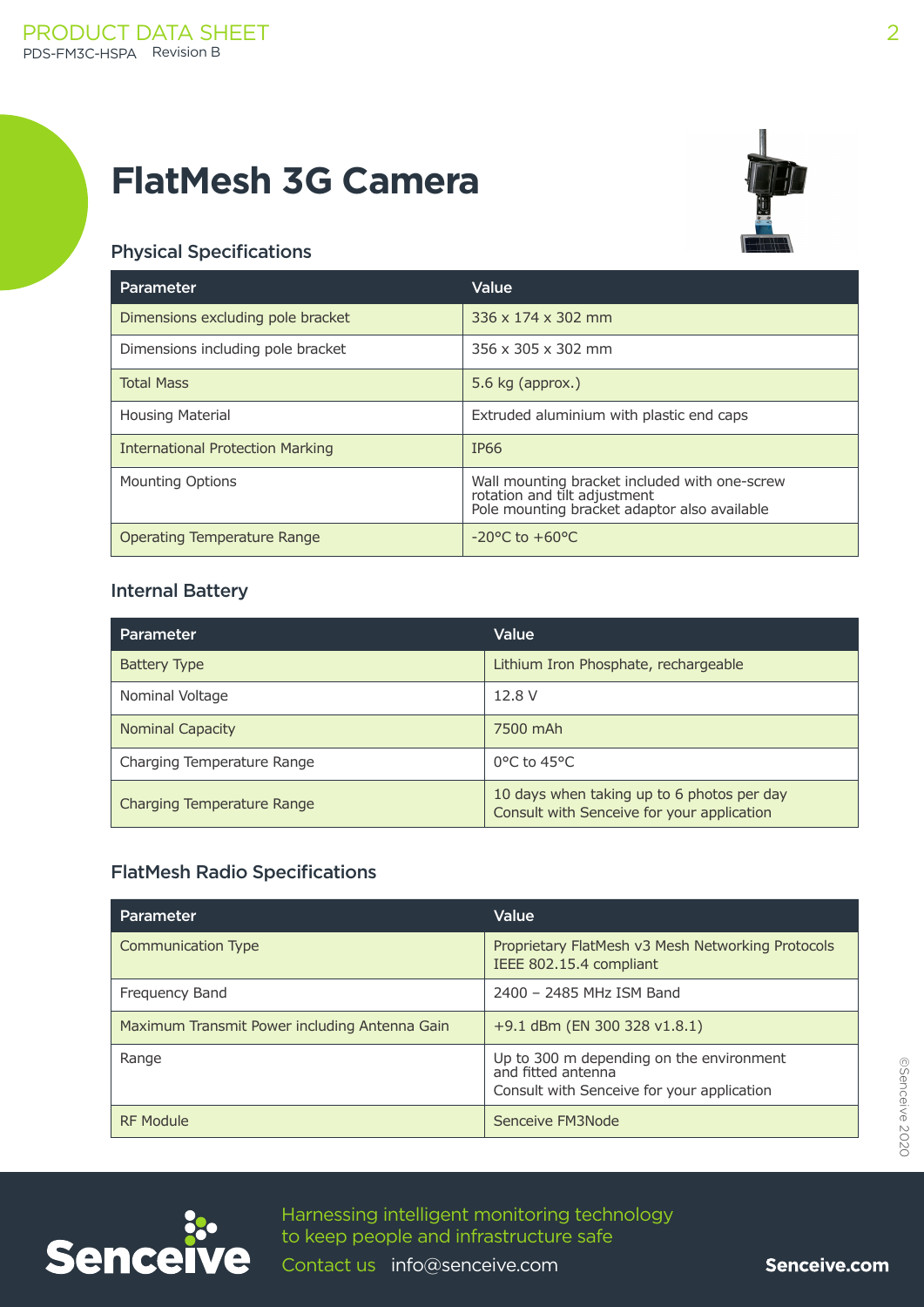# **FlatMesh 3G Camera**



### Imaging Specifications

| Parameter                 | Value                                                                   |
|---------------------------|-------------------------------------------------------------------------|
| Maximum Image Resolution  | 1600 x 1200 pixels                                                      |
| Shutter Type              | Rolling shutter                                                         |
| Scanning                  | Progressive                                                             |
| Lens Focal Length         | 3.6 mm for standard configuration<br>Other configurations are available |
| <b>Compression Format</b> | <b>JPEG</b>                                                             |

### Infrared Illuminator Specifications

| <b>Parameter</b> | Value                                                                                                                               |
|------------------|-------------------------------------------------------------------------------------------------------------------------------------|
| Power            | 48 W                                                                                                                                |
| Wavelength       | 940 nm (invisible to the human eye)                                                                                                 |
| Beam Angle       | 60° wide, 25° high for standard configuration<br>Other configurations are available                                                 |
| Range            | In standard configuration, 80 to 100 m (day-time),<br>approximately 60 m (night-time)<br>Consult with Senceive for your application |

#### Cellular Radio Specifications

| <b>Parameter</b>                  | Value                                                                                |
|-----------------------------------|--------------------------------------------------------------------------------------|
| Frequency Bands for GSM/GPRS/EDGE | 850 / 900 / 1800 / 1900 MHz                                                          |
| Frequency Bands for UMTS/HSPA+    | 900 / 2100 MHz                                                                       |
| Output Power for GSM/GPRS/EDGE    | Class $4$ ( $+33$ dBm) for 850 and 900 MHz<br>Class 1 (+30dBm) for 1800 and 1900 MHz |
| Output Power for UMTS/HSPA+       | Class $3 (+24 dBm)$                                                                  |
| Maximum Antenna Gain              | $+5$ dBi                                                                             |
| Support SIM Cards                 | 3 V and 1.8 V                                                                        |
| <b>RF Module</b>                  | SIMCom SIM5360E                                                                      |



Harnessing intelligent monitoring technology to keep people and infrastructure safe

Contact us info@senceive.com

Senceive.com